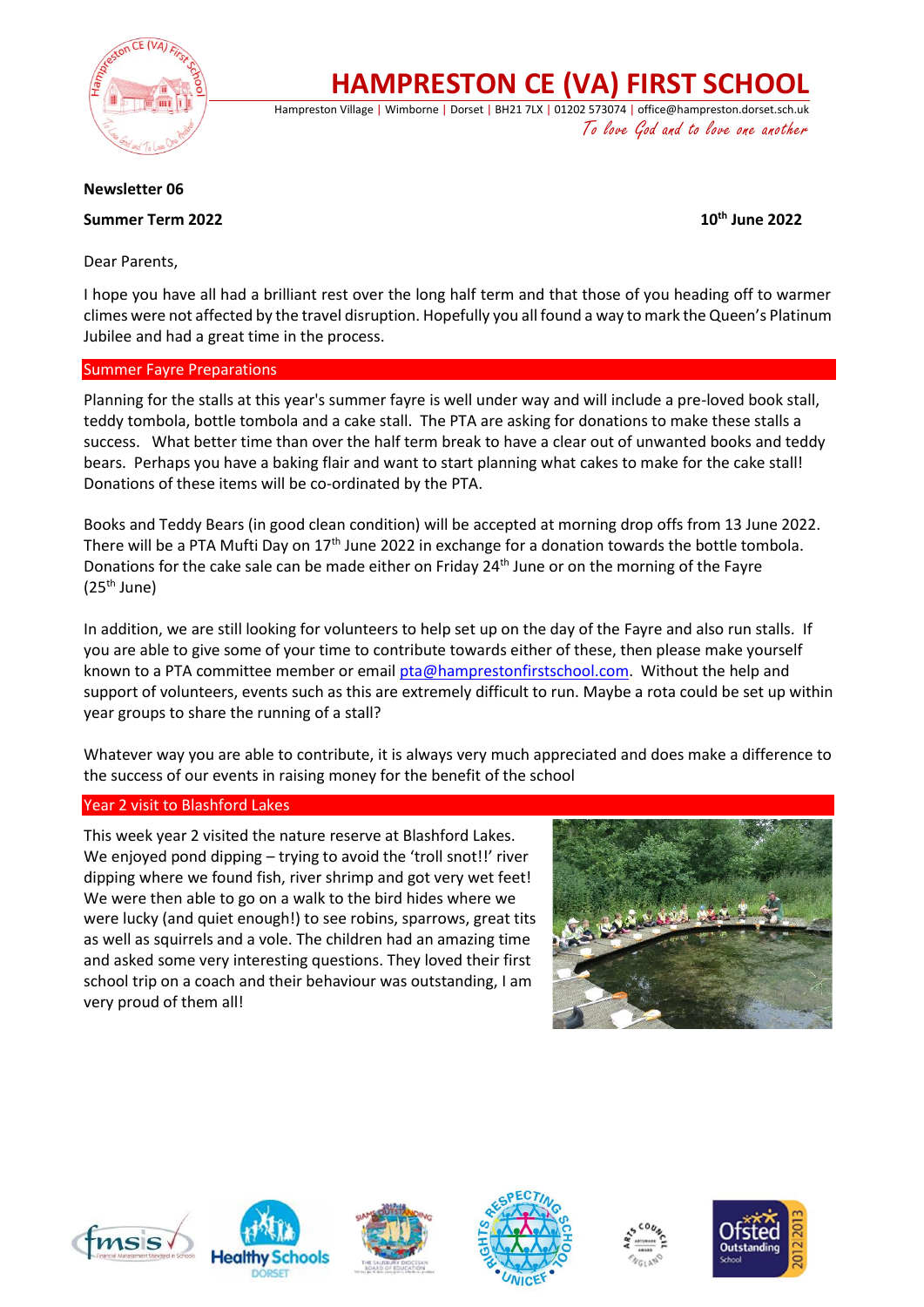#### Forerunner

Forerunner have asked us to mention the following to our school community:

*We are offering a 5 day a week job with no nights, in beautiful Dorset. If you are interested in a role with clear hours, a family environment, a no pressure kitchen with straightforward work - then we have exactly that.* 

*We do 2,500 to 3,000 meals per day. There are three dishes each day and the menu varies three times per year. Our daily processes are simple and clearcut. It is large scale contract catering in a modern commercial kitchen using 4 x 20 Grid Rationals, large bratt pans and 2 roll in chillers.* 

*Your role is to prepare the food in bulk each day with another chef and to supervise the catering assistants you are working with. We run an alternating two shift cycle of Mon to Fri and Sun to Thurs swapping every half term - about six weeks. Mon to Fri is 6:30 to 2:30. Sun is 6:30 to 2:30 and Mon to Thurs is 8:00 to 4:00. You will be home every afternoon.*

*We are looking for someone who is very much a team person. We do not need any creative prima donnas; just someone who knows how to work solidly and pull their weight in a team. We are assuming you will have kitchen experience if you apply and will need to be able to demonstrate your experience and qualifications. It doesn't matter if you haven't done bulk catering like this before, we are much more interested in finding the right person to fit with us.*

*Please email us your details to [meals@hotmealsonwheels.com](mailto:meals@hotmealsonwheels.com)*

#### Staff News

Now that we are past the half term break, many of you will be anticipating news about staffing in September, particularly regarding class teachers. Sadly, we will be saying goodbye to Miss Humphrys at the end of this term as she leaves the school for new adventures. Miss Humphrys has been at the school for five years and has been such a wonderful part of the school team. I know that she will be missed and that you will join me in wishing her every success for the future.

Also leaving us at the end of the year is Miss Stratman who will be joining a new school in September. Although she has only been with us for a few years, Miss Stratman has proved herself to be a wonderful and caring teacher. Her artistic skills are legendary and I know that she will be deeply missed by staff and children alike. It has been wonderful to see her develop as a teacher and I know she will be a real asset to her new school.

Saying farewell to teachers is always a sad moment, but also an opportunity for us to welcome new faces to the Hampreston community. I am pleased to tell you that we will have several new teachers joining us in September. Firstly we will be welcoming Miss Emilie Craddock to the school. Miss Craddock is an Early Years specialist teacher and will naturally take on the role as EYFS teacher in September. We will also welcome Mrs Rhiannon Richards to the school. Mrs Richards joins us from Parley and brings a host of skills and care to Hampreston.

While I can confirm Miss Craddock's appointment to EYFS for September, as she will soon begin taking on the essential transition work that takes place for our new starters, I am not yet able to confirm other teachers just yet. There are a few pieces of the puzzle left to fit together and I appreciate your patience – I am already quite excited about September and look forward to sharing this with you as soon as possible.

I hope you have a wonderful weekend.

Yours sincerely,

in Will

**Mr. T. Williams Headteacher**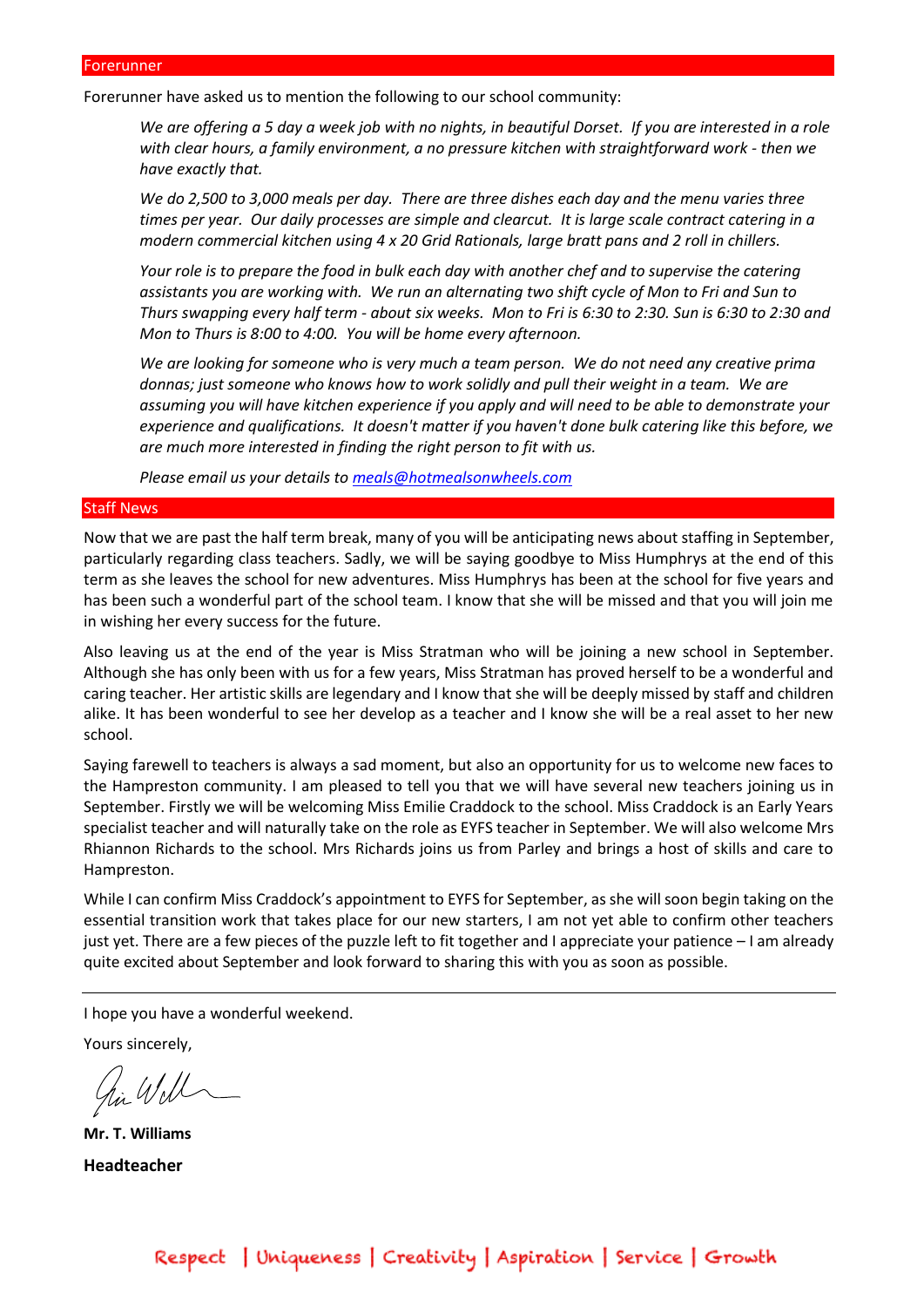# **This Week:**

To help support you at home and to spark conversations about learning, here is what the children have been covering this week.

|                      | <b>English</b>                                                                                                                                                                                                                                                                                                                         | <b>Mathematics</b>                                                                                                                                                                                                                                                                                                                                                                            |
|----------------------|----------------------------------------------------------------------------------------------------------------------------------------------------------------------------------------------------------------------------------------------------------------------------------------------------------------------------------------|-----------------------------------------------------------------------------------------------------------------------------------------------------------------------------------------------------------------------------------------------------------------------------------------------------------------------------------------------------------------------------------------------|
| Reception            | Over the last few days in Reception Class, we have launched our new Fairy Land Castles topic and even had Dragor the<br>friendly Dragon deliver us as slightly scorched letter. It asked us to help him save Fairy Land by learning lots of fairy and<br>castle stories so we have started straight away.                              |                                                                                                                                                                                                                                                                                                                                                                                               |
|                      | In English, we are hearing individual readers and have<br>revisited the trigraphs ear, air and igh which lots of the<br>children were finding trickier to remember.                                                                                                                                                                    | In maths, the children have been superstars and quickly<br>learnt how to work out if a number is odd or even to 10!                                                                                                                                                                                                                                                                           |
| Year <sub>1</sub>    | This week in English, Year 1 have been studying different<br>types of texts, including haiku poems. They have enjoyed<br>learning what a syllable is by clapping the number of<br>syllables in their names. The children then wrote haiku<br>poems to describe different animals.                                                      | In maths, the children have continued to halve numbers.<br>They have also learnt to quarter shapes and amounts.<br>Meanwhile, I have been busy completing phonics jobs with<br>the children. Thank you for working hard at home to<br>support them.                                                                                                                                           |
| Year <sub>2</sub>    | This week Year 2 have been writing independent recounts<br>of their half term activities and our trip to Blashford Lakes.<br>The children have been careful to ensure they are writing<br>in the correct tense and are extending their sentences<br>using conjunctions to make their writing more engaging.                            | In Maths we have been we have been looking at finding 34<br>and spending some time consolidating their knowledge of<br>time and reasoning questions.                                                                                                                                                                                                                                          |
| $\mathsf{c}$<br>Year | Year 3 have had a wonderful start back and are very<br>excited to be writing a letter to their own favourite author!<br>We are hoping to get some responses from famous<br>authors, although we know that they are very busy<br>people<br>The spelling focus for the week ahead will be<br>revising vowel digraphs.                    | In maths we are beginning a new unit on time. This week<br>we have learnt how many months and days are in the year<br>and how to count forward or back in weeks on a calendar.<br>Please do practise these essential skills with your child at<br>home and start helping them use clocks if they aren't<br>already familiar.                                                                  |
| Year <sub>4</sub>    | Year 4 have gotten back into the swing of learning this half<br>term and have really hit the ground running. We have had<br>a geography week this week, learning all about Florida in<br>America, its climate, animal and human populations,<br>attractions and have even looked closely at what to do in<br>the event of a hurricane! | In maths we have been getting back into the swing of<br>things by recapping our previous learning about solving<br>money word problems, with some of them involving<br>multiple steps. We have also been practicing our times<br>tables every day in preparation for our multiplication<br>checks next week. Any extra work that you can do at home<br>this weekend would be a huge help too! |